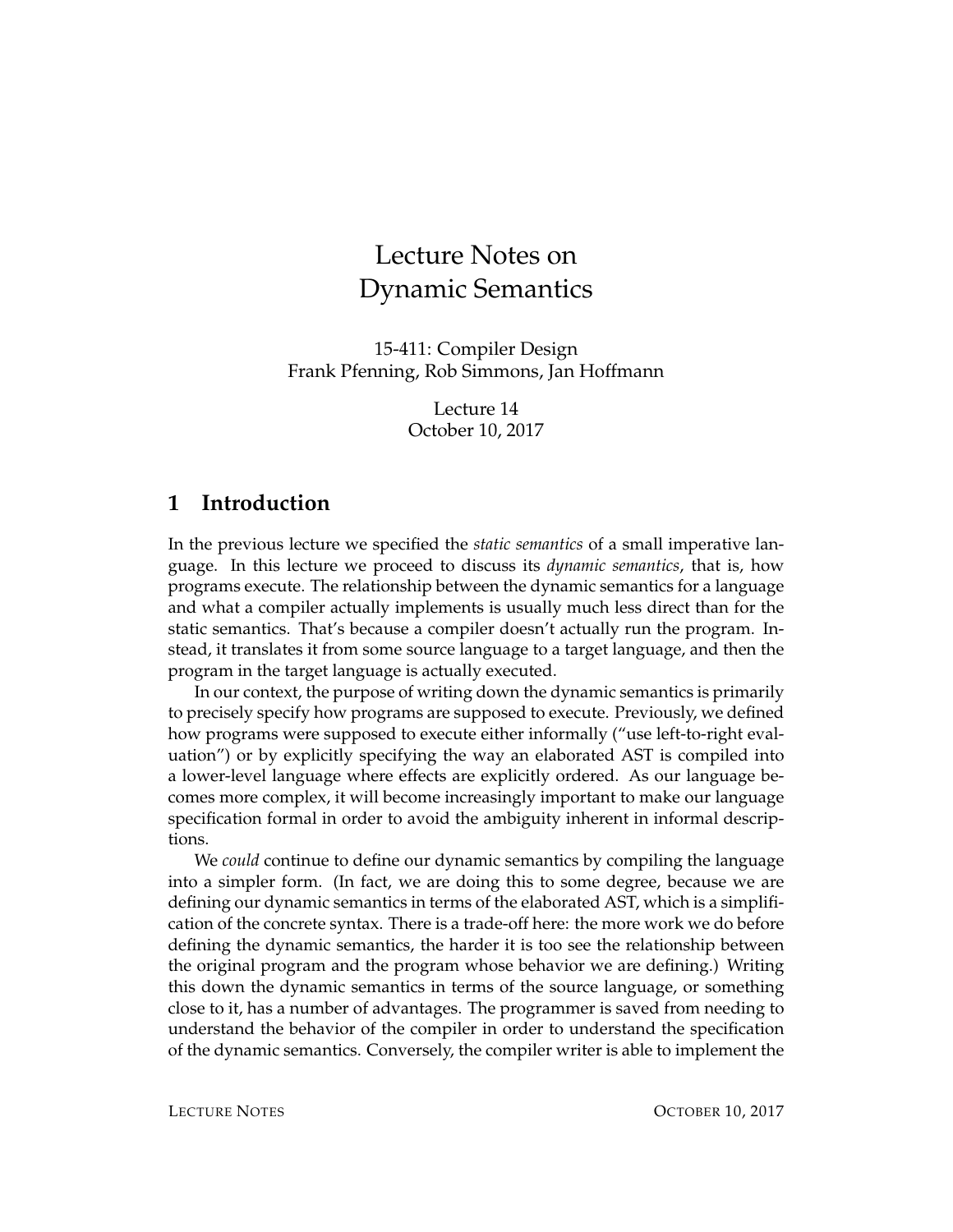dynamic semantics in any way that conforms to the specification, rather than being tied to a specific implementation strategy they have specified.

Defining both our formal dynamic semantics and static semantics over the same elaborated AST also facilitates mathematically proving properties of the programming language. Much of the theory of programming languages is concerned with just that and therefore requires an dynamics semantics. Furthermore, if we define an operational specification of our language both before and after compilation, we can consider proving that they always compute the same result. These topics, however, are outside the scope of this course.

#### **2 Evaluating Expressions**

When trying to specify the operational semantics of a programming language, there are a bewildering array of choices regarding the *style* of presentation. Some choices are natural semantics, structural operational semantics, abstract machines, substructural operational semantics, and many more. We use the mechanism of *abstract machines*, despite some of its shortcomings.

In an *abstract machine semantics*, which is a form of so-called *small-step operational semantics*, we step through the evaluation of an expression  $e$  until we have reached a value v. So the basic judgment might be written  $e \rightarrow e'$ . However, this is much too simplistic. For example, it does not represent the call stack, or the current value of the variables that are recorded in an *environment*, or what to do with the eventual value. We will introduce such semantic artifacts one by one, as they are needed.

Consider the expression  $e_1 + e_2$ . By the left-to-right evaluation rule, we first have to evaluate  $e_1$  and then  $e_2$ . So why we evaluate  $e_1$  we have to "remember" that we still have to evaluate  $e_2$  then sum up the value. The information on what we still have to do is collected in a so-called *continuation* K. We write the judgment as

 $e \triangleright K$ 

which we read as "*evaluate expression* e *and pass the result to the continuation* K". In the continuation there is a "hole" (written as an underscore character \_) in which we plug in the value passed to it. So:

 $e_1 + e_2 \triangleright K \longrightarrow e_1 \triangleright (\_ + e_2, K)$ 

When  $e_1$  has been reduced to a value  $c_1$ , we plug it into the hole and evaluate  $e_2$ next;

$$
c_1 \triangleright (\underline{\hspace{1cm}} + e_2, K) \longrightarrow e_2 \triangleright (c_1 + \underline{\hspace{1cm}}, K)
$$

Finally, when  $e_2$  has been reduced to a value  $c_2$  we perform the actual addition and pass the result to  $K$ .

 $c_2 \triangleright (c_1 + \square, K) \longrightarrow c \triangleright K \quad (c = c_1 + c_2 \mod 2^{32})$ 

LECTURE NOTES **OCTOBER 10, 2017**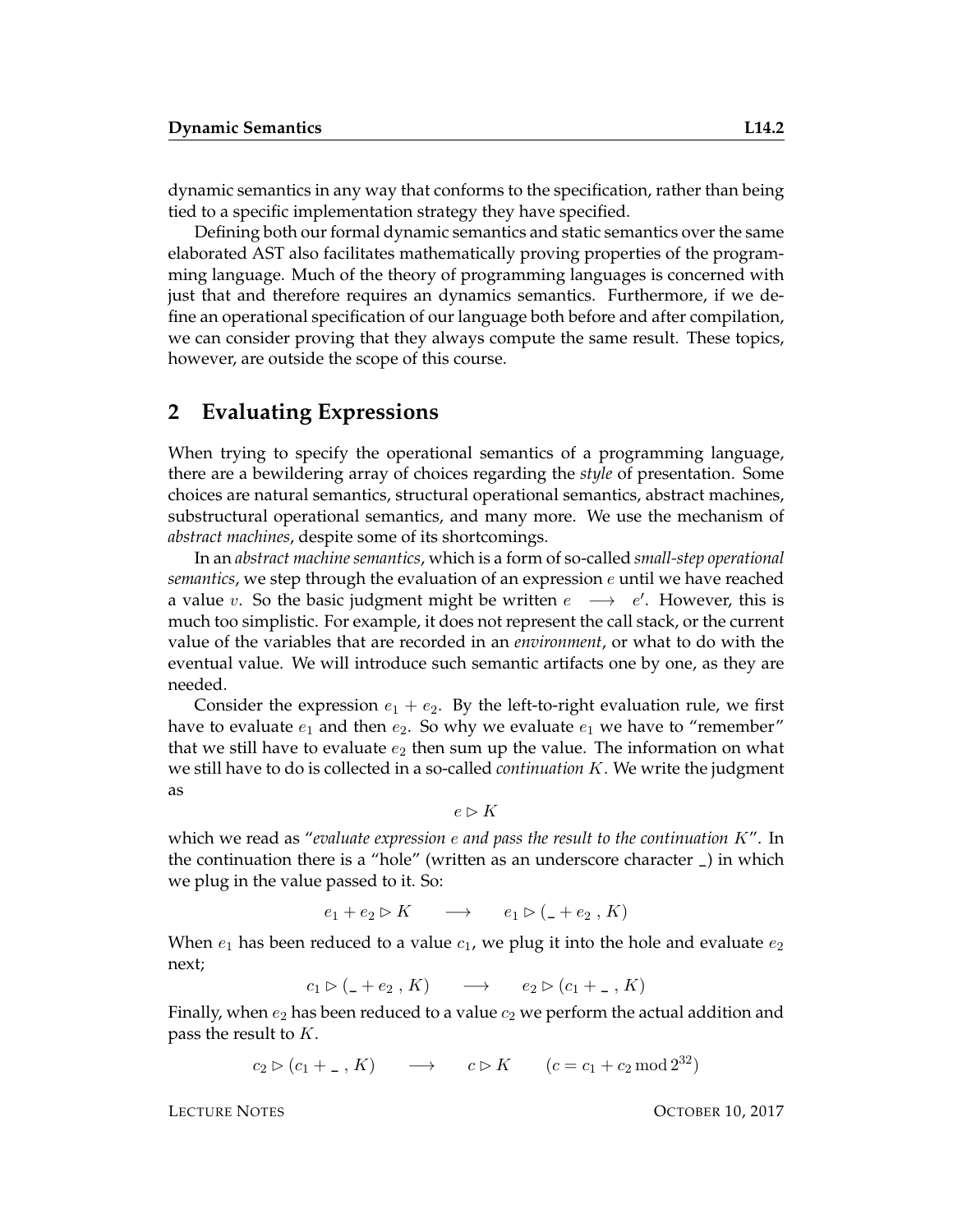In the last rule we appeal to the mathematical operation of addition modulo  $2^{32}$  on two given integers modulo  $2^{32}$ . Since we describe C0, we assume that constants are 32-bit words in two's complement representation. All other binary modular arithmetic operations ⊕ are handled in a similar way, so we summarize them as

```
e_1 \oplus e_2 \triangleright K \longrightarrow e_1 \triangleright (\_ \oplus e_2, K)c_1 \triangleright (\_ \oplus e_2, K) \longrightarrow e_2 \triangleright (c_1 \oplus \_ , K)c_2 \triangleright (c_1 \oplus \_ , K) \longrightarrow c \triangleright K \qquad \qquad (c = c_1 \oplus c_2 \bmod 2^{32})
```
For an effectful operation such as division, the last step could also raise an arithmetic exception arith (SIGFPE on the x86 architecture family, numbered 8). How do we represent that? We would like to abort the computation entirely and go to a state where the final outcome is reported as an arithmetic exception. We describe this as follows:

```
e_1 \oslash e_2 \triangleright K \longrightarrow e_1 \triangleright (\_ \oslash e_2, K)c_1 \triangleright (\_ \oslash e_2 \,, K) \quad \longrightarrow \quad e_2 \triangleright (c_1 \oslash \_ \ , K)c_2 \triangleright (c_1 \oslash \_ , K) \rightarrow c \triangleright K (c = c_1 \oslash c_2)c_2 \triangleright (c_1 \oslash \_ , K) \longrightarrow exception(arith) (c_1 \oslash c_2 \text{ undefined})
```
Here, some care must be taken to define the value  $c_1 \oslash c_2$  correctly in the cases of division and modulus, and the conditions under which the result is mathematically "undefined" (like division by zero) and therefore must raise an exception. We have specified this in previous lectures and assignments, so we won't detail the conditions here.

What happens when evaluation finishes normally? In the case of the empty continuation we stop the abstract machine and return value $(c)$ 

 $c \triangleright \cdot \quad \longrightarrow \quad \text{value}(c)$ 

Boolean expression and short-circuiting expressions work similarly.

 $e_1$  &&  $e_2 \triangleright K$   $\longrightarrow$   $e_1 \triangleright (\_ \& e_2, K)$ false  $\triangleright$  (\_ &&  $e_2$  ,  $K$ )  $\longrightarrow$  false  $\triangleright$   $K$ true  $\triangleright$  (\_ &&  $e_2$  , K)  $\longrightarrow$   $e_2 \triangleright K$ 

Notice how  $e_2$  is ignored in case false is returned to the continuation  $(\underline{\ } k \underline{\ } e_2, K)$ , which encodes the short-circuiting behavior of the conjunction. Also note that we now have two kinds of values: boolean values false and true as well as integer values c. We could have also defined boolean expressions as evaluating to integers with a rule like true  $\triangleright K \rightarrow 1 \triangleright K$ . By making true a value, we explicitly capture the fact that we expect integers and boolean expressions to not be confused at runtime.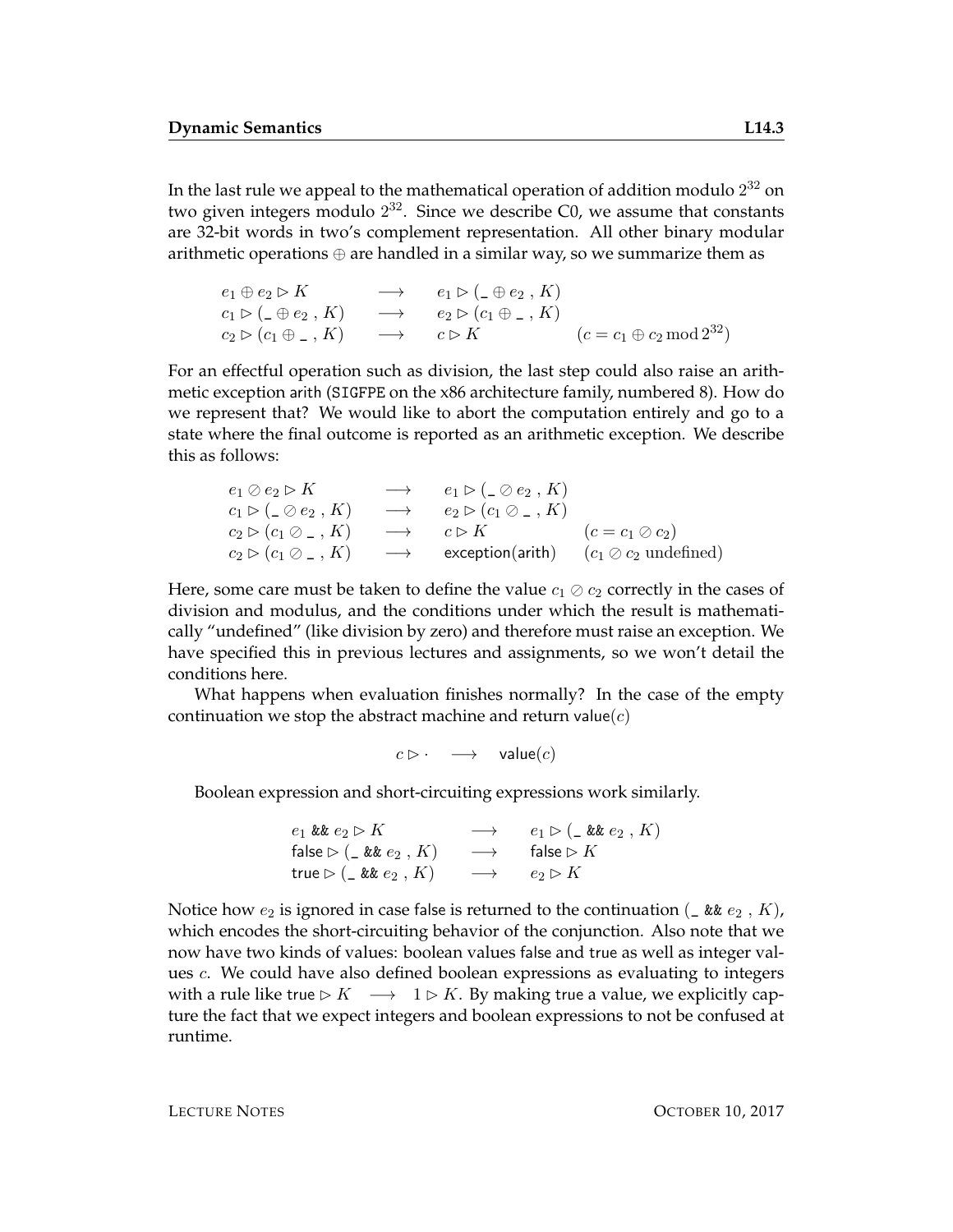**Example** Consider the expression  $((4 + 5) * 10) + 2$ . Using our evaluation rules, we obtion the following evaluation.

|                      | $((4+5)*10)+2$ $\triangleright$ $\cdot$ |                    |                                         |
|----------------------|-----------------------------------------|--------------------|-----------------------------------------|
|                      | $\longrightarrow$ $(4+5)*10$            |                    | $\triangleright$ $-+2$                  |
|                      | $\longrightarrow$ $(4+5)*10$            |                    | $\triangleright$ $-+2$                  |
|                      | $\longrightarrow$ 4+5                   |                    | $\triangleright$ $\_ *10$ , $\_ +2$     |
| $\longrightarrow$ 4  |                                         |                    | $\triangleright$ $-+5$ , $-*10$ , $-+2$ |
| $\longrightarrow$ 5  |                                         |                    | $\triangleright$ 4+_,_*10,_+2           |
| $\longrightarrow$    | 9                                       |                    | $\triangleright$ $\_ *10$ , $\_ +2$     |
| $\longrightarrow$ 10 |                                         |                    | $\triangleright$ 9 * _ , _ + 2          |
| $\longrightarrow$ 90 |                                         |                    | $\triangleright$ $-+2$                  |
| $\longrightarrow$ 2  |                                         |                    | $\triangleright$ 90 + _                 |
| $\longrightarrow$    | 92                                      | $\triangleright$ . |                                         |

### **3 Variables**

We can continue along this line, be we get stuck for variables. Where do their values come from? We need to add an *environment*  $\eta$  that maps variables to their values. We write

$$
\eta ::= \cdot \mid \eta, x \mapsto v
$$

and  $\eta[x \mapsto v]$  for either adding  $x \mapsto v$  to  $\eta$  or overwriting the current value of x by v (if  $\eta(x)$  is already defined). The state of the abstract machine now contains the environment  $\eta$ . We separate by a turnstile  $(+)$  from the expression to evaluate and its continuation.

$$
\eta \vdash e \rhd K
$$

The rules so far just carry this along. For example:

$$
\begin{array}{lll}\n\eta \vdash e_1 \oplus e_2 \rhd K & \longrightarrow & \eta \vdash e_1 \rhd (\_ \oplus e_2 \,, K) \\
\eta \vdash c_1 \rhd (\_ \oplus e_2 \,, K) & \longrightarrow & \eta \vdash e_2 \rhd (c_1 \oplus \_ \,, K) \\
\eta \vdash c_2 \rhd (c_1 \oplus \_ \,, K) & \longrightarrow & \eta \vdash c \rhd K\n\end{array}\n\quad (c = c_1 \oplus c_2 \mod 2^{32})
$$

Variables are just looked up in the environment.

$$
\eta \vdash x \rhd K \qquad \longrightarrow \qquad \eta \vdash \eta(x) \rhd K
$$

Because we are interested in evaluating only expression that have already passed all static semantic checks of the language, we know that  $\eta(x)$  will be defined (all variables must be initialized before they are used).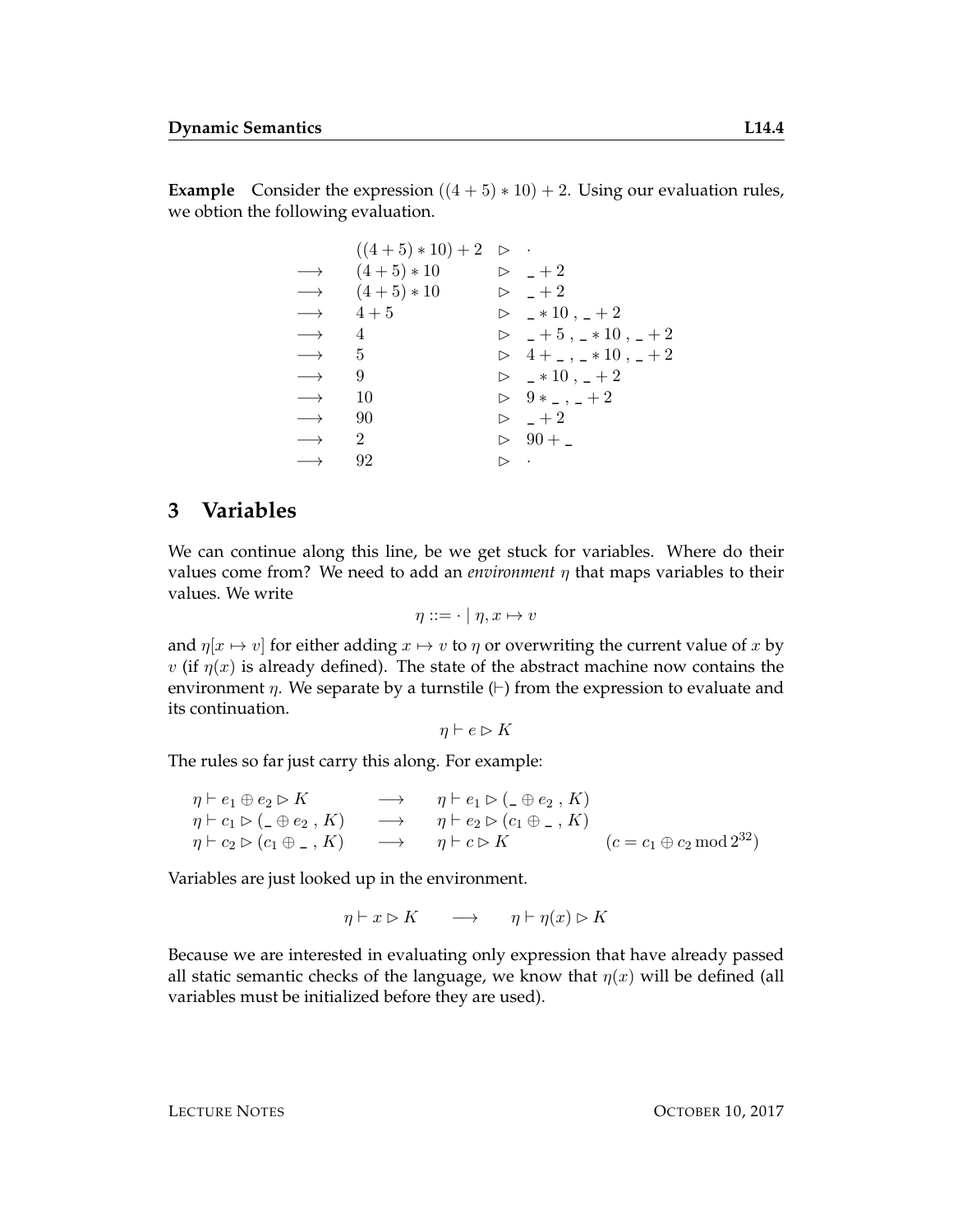#### **4 Executing Statements**

Executing statements in L3, the fragment of C0 we have considered so far, can either complete normally, return from the current function with a return statement, or raise an exception. The "normal" execution of a statement does not pass a value to its continuation; instead it has an effect on its environment by assigning to its existing variables or declaring new ones. We write this as

$$
\eta \vdash s \blacktriangleright K
$$

where the continuation  $K$  should start with a statement. Statements don't return values, so every statement that terminates eventually becomes a nop. For example:

$$
\eta \vdash \text{seq}(s_1, s_2) \blacktriangleright K \longrightarrow \eta \vdash s_1 \blacktriangleright (s_2, K)
$$
  

$$
\eta \vdash \text{nop} \blacktriangleright (s, K) \longrightarrow \eta \vdash s \blacktriangleright K
$$

The last line codifies that if there no further statement to execution, we grab the first statement from the continuation. When executing an assignment we first have to evaluate the assignment, then change the variable value in the environment.

$$
\begin{array}{ccc}\n\eta \vdash \mathsf{assign}(x, e) \blacktriangleright K & \longrightarrow & \eta \vdash e \rhd (\mathsf{assign}(x, \_) \, , K) \\
\eta \vdash v \rhd (\mathsf{assign}(x, \_) \, , K) & \longrightarrow & \eta[x \mapsto v] \vdash \mathsf{nop} \blacktriangleright K\n\end{array}
$$

Conditionals follow the pattern of the short-circuiting conjunction.

$$
\eta \vdash \text{if } (e, s_1, s_2) \blacktriangleright K \longrightarrow \eta \vdash e \triangleright (\text{if } (\_, s_1, s_2), K) \gamma \vdash \text{true} \triangleright (\text{if } (\_, s_1, s_2), K) \longrightarrow \eta \vdash s_1 \blacktriangleright K \eta \vdash \text{false} \triangleright (\text{if } (\_, s_1, s_2), K) \longrightarrow \eta \vdash s_2 \blacktriangleright K
$$

While loops are a bit more complicated. We take a slight shortcut by using the identity

while
$$
(e, s) \equiv \text{if}(e, \text{seq}(s, \text{while}(e, s)), \text{nop})
$$

to avoid writing out several rules implementing the right-hand side of this identity directly.

$$
\eta \vdash \text{while}(e, s) \blacktriangleright K \qquad \longrightarrow \qquad \eta \vdash \text{if}(e, \text{seq}(s, \text{while}(e, s)), \text{nop}) \blacktriangleright K
$$

Loops bring up the question of non-termination, which is modeled naturally: we just have abstract machine transitions  $s_0 \rightarrow s_1 \rightarrow s_2 \rightarrow \cdots$  without ever arriving at a final state. The final states are just nop  $\blacktriangleright$  · and exception(E), where  $E$  can currently be either arith or the abort exception caused by a failing assert statement.

$$
\eta \vdash \text{assert}(e) \blacktriangleright K \longrightarrow \eta \vdash e \triangleright (\text{assert}(\_) , K) \eta \vdash \text{true} \triangleright (\text{assert}(\_) , K) \longrightarrow \eta \vdash \text{nop} \blacktriangleright K \eta \vdash \text{false} \triangleright (\text{assert}(\_) , K) \longrightarrow \text{exception}(\text{abort})
$$

LECTURE NOTES OCTOBER 10, 2017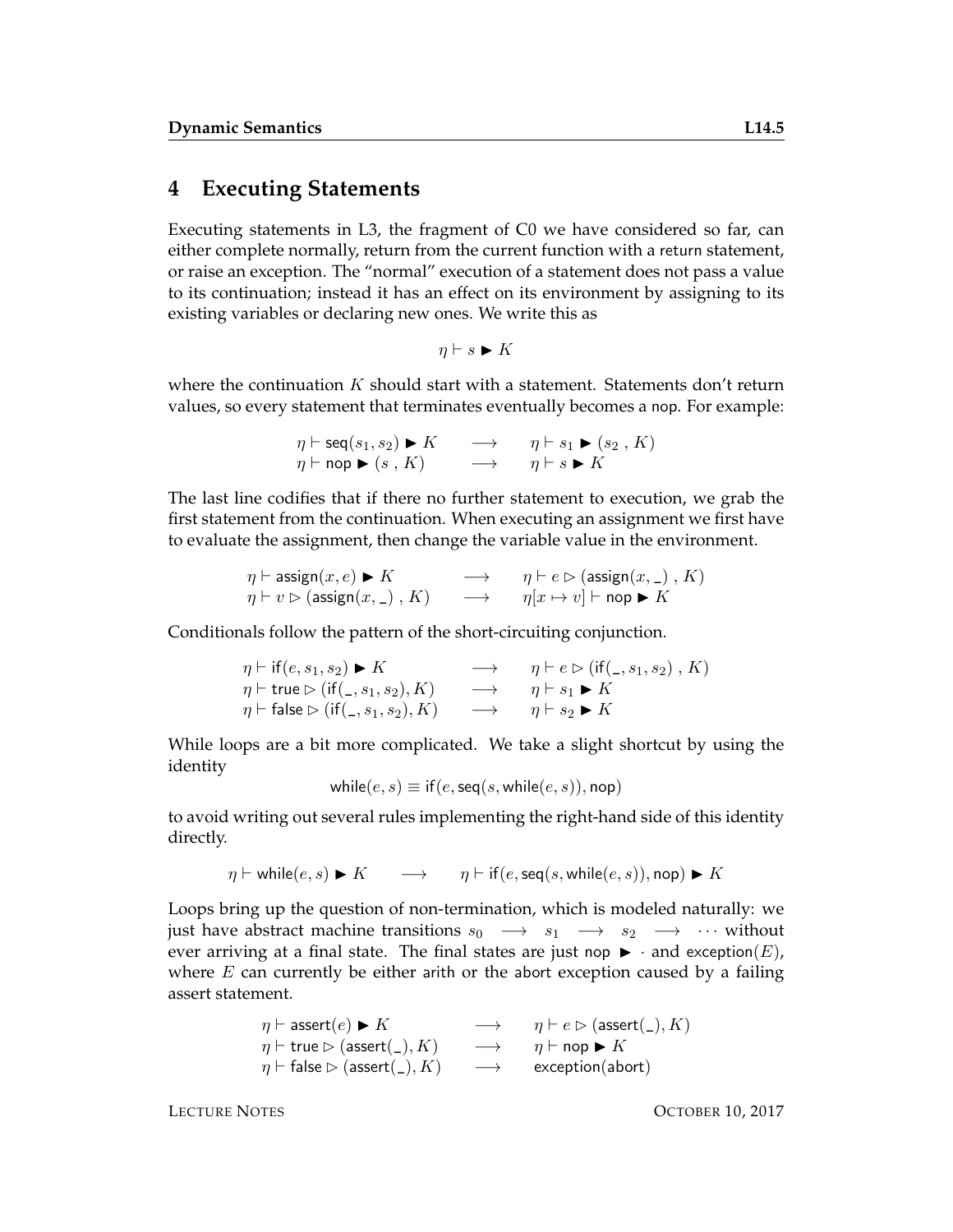Declarations are also pretty straightforward, since they just add a new variable with an undefined or useless value to the environment.

 $\eta \vdash \text{decl}(x, \tau, s) \blacktriangleright K \longrightarrow \eta[x \mapsto \text{nothing} \mid x \models s \blacktriangleright K$ 

In a language that permits shadowing of variables, we would have to save the current value of  $x$  and restore it after  $s$  has finished executing. Or we would think of  $\eta$  as a list where  $\eta(x)$  refers to the value of the rightmost occurrence, which would be removed when we leave the scope of declaration. Or we could statically rename the variables during elaboration so that no shadowing can occur during execution.

At this point we have handled all salient statements except return statements that are tied to function calls. We discuss them in the next section.

**Example** Consider the statement while( $x > 0$ , assign( $x, x + 1$ )) and  $\eta = [x \mapsto 1]$ . Using rules for statement execution, we obtion the following execution; where  $s \equiv$  $x = x + 1$ .

```
[x \mapsto 1] \vdash \text{while}(x > 0, s) \longrightarrow[x \mapsto 1] \vdash \text{if } (x > 0, \text{seq}(s, \text{while}(x > 0, s)), \text{nop}) \blacktriangleright→ [x\rightarrow 1] \vdash x > 0<br>
\rightarrow [x\rightarrow 1] \vdash x<br>
\rightarrow [x\rightarrow 1] \vdash 1<br>
\rightarrow [x\rightarrow 1] \vdash 1<br>
\rightarrow [x\rightarrow 1] \vdash 1<br>
\rightarrow [x\rightarrow 1] \vdash 1<br>
\rightarrow [x\rightarrow 1] \vdash 1<br>
\rightarrow [x\rightarrow 1] \vdash \text{seq}(s, \text{while}(x > 0, s))<br>
\rightarrow [x\rightarrow 1] \vdash \text{seq}(s, \text{while}(x > 0, s))<br>
\rightarrow [x\rightarrow 1] \vdash \text{seq}(s, \[x \mapsto 1] \vdash x \triangleright \square > 0; if (\square, \text{seq}(s, \text{while}(x > 0, s)), \text{nop})[x \mapsto 1] \vdash 1 \qquad \qquad \qquad \triangleright \qquad 2 > 0; if (\square, \text{seq}(s, \text{while}(x > 0, s)), \text{nop})[x \mapsto 1] \vdash 0 \Rightarrow 1 > \frac{1}{2}; if(_, seq(s, while(x > 0, s)), nop)
                [x \mapsto 1] \vdash true \Rightarrow if(\_,seq(s, \text{while}(x > 0, s)), \text{nop})[x \mapsto 1] \vdash \mathsf{seq}(s, \mathsf{while}(x > 0, s)) \quad \blacktriangleright[x \mapsto 1] \vdash assign(x, x + 1) \qquad \qquad while(x > 0, \text{assign}(x, x + 1))[x \mapsto 1] \vdash x + 1 \triangleright assign(x, \_)); while(x > 0, s)[x \mapsto 1] \vdash x \triangleright \_ + 1; \text{assign}(x, \_)); while(x > 0, s)[x \mapsto 1] \vdash 1 \qquad \qquad \qquad \triangleright \quad \_ + 1; \text{assign}(x, \_)); while(x > 0, s)[x \mapsto 1] \vdash 1 \Rightarrow 1 + \square; assign(x, \square); while(x > 0, s)[x \mapsto 1] \vdash 2 \qquad \qquad \triangleright \quad \text{assign}(x, \_)); while(x > 0, s)\rightarrow [x \rightarrow 2] \vdash nop [x \rightarrow 0. s) while(x > 0, s)[x \mapsto 2] \vdash \text{while}(x > 0, s) \blacktriangleright· · ·
```
#### **5 Function Calls**

A function call first has to evaluate the function arguments, from left to right. Then we invoke the function, whose body starts to execute in an environment that maps that formal parameters of the function to the argument values. But meanwhile we have to save the current environment of the caller somewhere. Similarly, we also have to save the continuation of the caller, so that when the callee returns we pass it the return value. So a stack frame  $\langle \eta, K \rangle$  consists of an environment  $\eta$  and a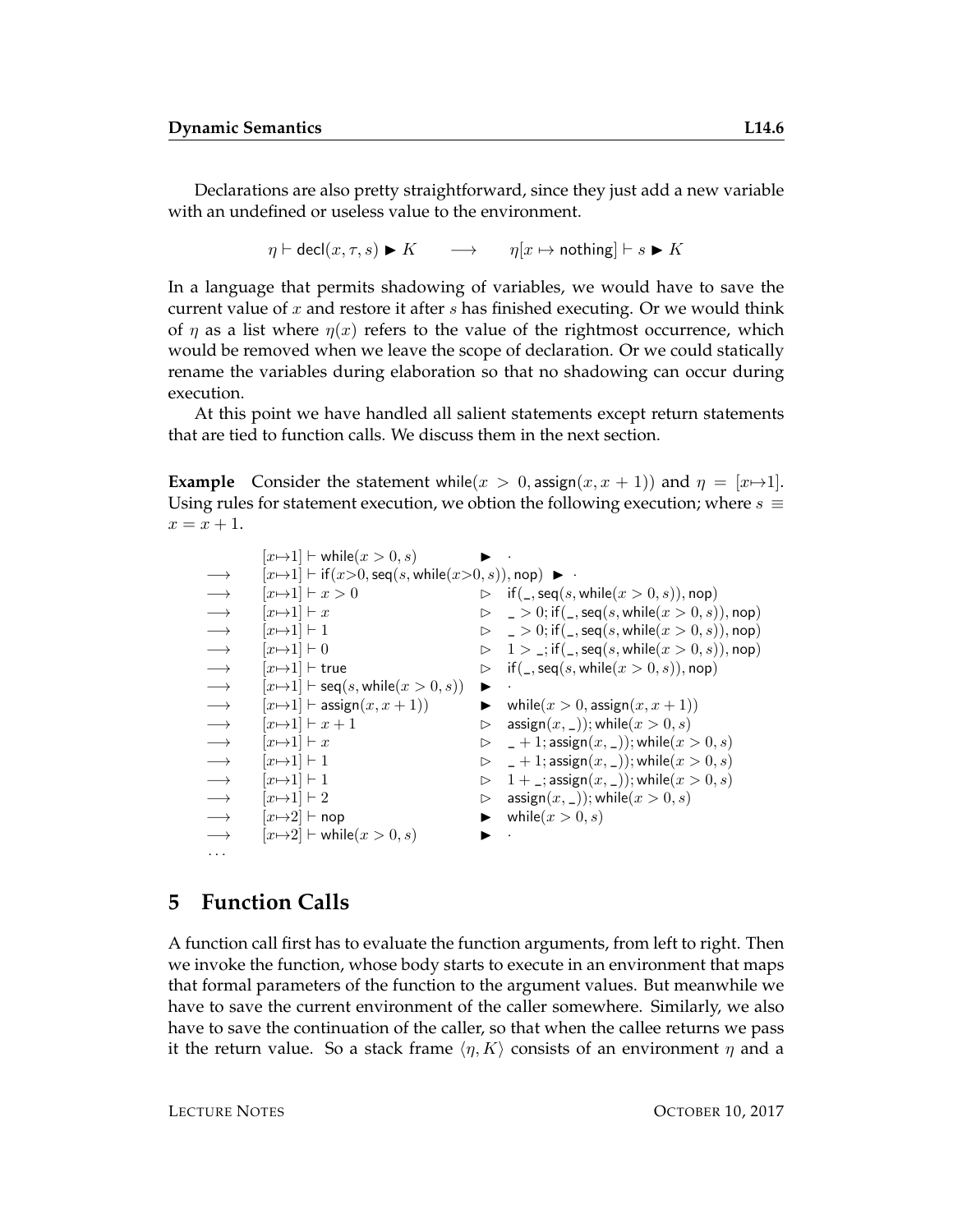continuation K.

Call stack  $S ::= \cdot | S, \langle \eta, K \rangle$ 

Now states representing evaluation of expression and execution of statements have the forms

Evaluation  $S : \eta \vdash e \triangleright K$ Execution  $S : \eta \vdash s \blacktriangleright K$ 

We only show the special case of evaluation function calls with two and zero arguments. This gets the point across while avoiding nitpicky details of working with multiple-argument functions.

S ; η ` f(e1, e2) B K −→ S ; η ` e<sup>1</sup> B (f(\_, e2) , K) S ; η ` c<sup>1</sup> B (f(\_, e2) , K) −→ S ; η ` e<sup>2</sup> B (f(c1, \_) , K) S ; η ` c<sup>2</sup> B (f(c1, \_) , K) −→ (S , hη, Ki) ; [x<sup>1</sup> 7→ c1, x<sup>2</sup> 7→ c2] ` s I · *(given that* f *is defined as* f(x1, x2){s}*)* S ; η ` f( ) B K −→ (S , hη, Ki) ; · ` s I · *(given that* f *is defined as* f( ){s}*)*

In the next-to-last rule we see a new environment with values for  $x_1$  and  $x_2$  and a new stack frame save the caller's environment  $\eta$  and continuation  $K$ .

When executing a return statement we simply have to restore the caller's environment and continuation from the stack and pass the return value to the caller's continuation.

$$
S; \eta \vdash \text{return}(e) \blacktriangleright K \longrightarrow S; \eta \vdash e \triangleright (\text{return}(\_), K)
$$
  

$$
S, \langle \eta', K' \rangle; \eta \vdash v \triangleright (\text{return}(\_), K) \longrightarrow S; \eta' \vdash v \triangleright K'
$$

In order to support functions returning void, we can use a useless value, nothing, and elaborate "return;" as return(nothing). We also assume that elaboration adds an additional return(nothing) statement to the end of every void function. As an alternative, we could explicitly add a rule for function calls that finish without a return statement:

 $S, \langle \eta', K' \rangle; \eta \vdash \mathsf{nop} \blacktriangleright \cdot \quad \longrightarrow \quad S; \eta' \vdash \mathsf{nothing}$  is  $K'$ 

#### **6 Statics, Dynamics, and Safety**

We start the machine initially in a state where we call the main function, and we stop the abstract machine if we reach this continuation.

$$
\cdot ; \cdot \vdash \text{main}() \rhd \cdot \qquad \qquad (\text{initial state})
$$
\n
$$
\cdot ; \eta \vdash c \rhd \cdot \qquad \longrightarrow \qquad \text{value}(c) \quad (\text{final state})
$$

which will eventually step to value( $c$ ), where  $c$  is returned by the main function. We have defined four kinds of *machine state* ST :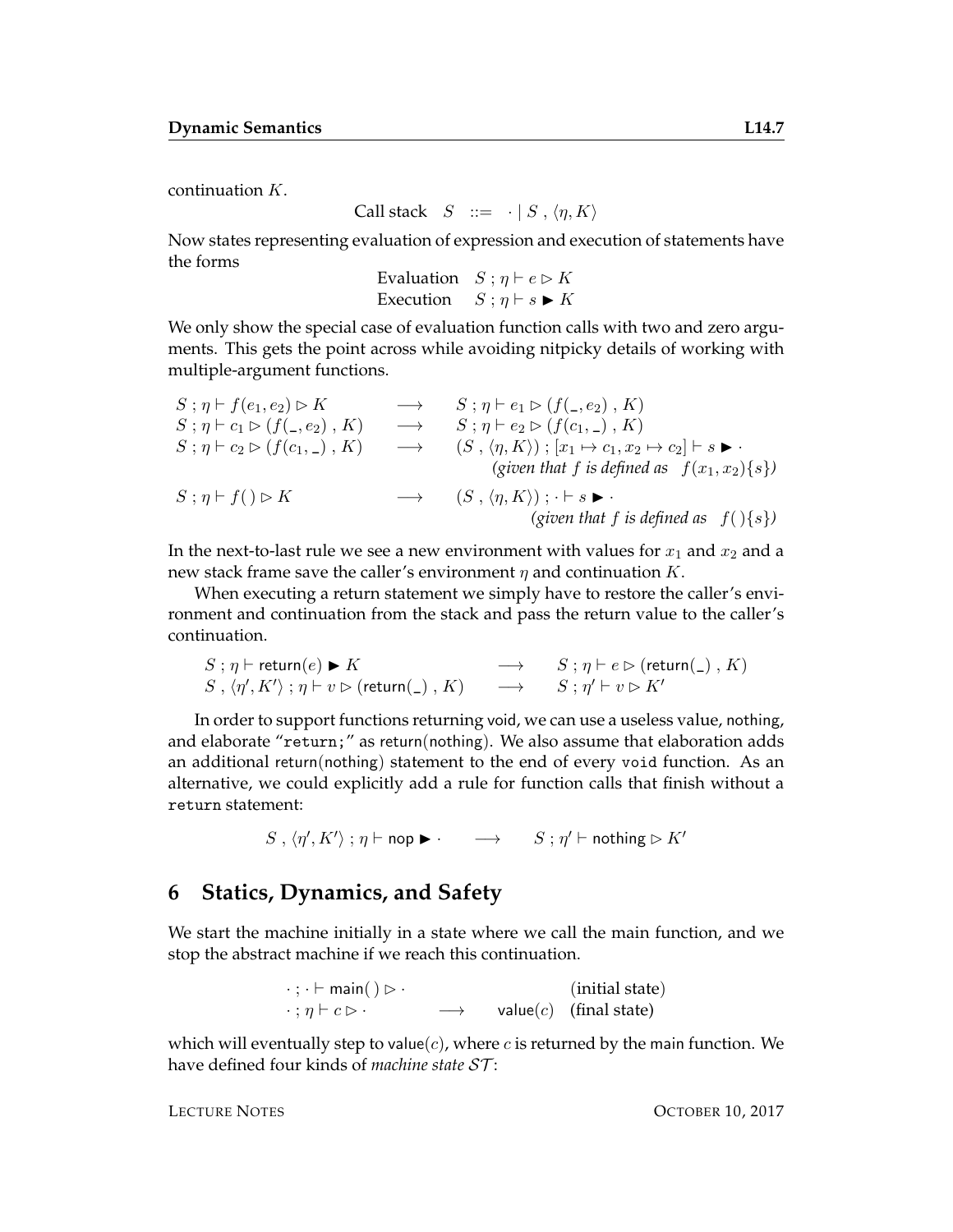- $S : \eta \vdash e \triangleright K$  Evaluating the expression e with the continuation K
- $S$ ;  $\eta \vdash s$   $K$  Evaluating the statement s with the continuation K
- value $(c)$  Final state, return a value
- exception $(E)$  Final state, report an error

We've also written a bunch of transition rules  $ST \rightarrow ST'$ . Can we say anything about whether those rules are reasonable or not?

Obviously we don't expect any final state to be on the left-hand side of a transition. On that basis we could say that any rule like value(3)  $\rightarrow$  value(4) is an unreasonable rule. We might also care that the language is deterministic: that every machine state  $ST$  has at most one state  $ST'$  such that  $ST \rightarrow ST'.$ 

In the other direction, there are many examples of non-final states that have *no* transition:  $S; \eta \vdash 42 \rhd (if(\_, s_1, s_2); K)$  is one example, and  $\cdot; \cdot \vdash$  nop  $\blacktriangleright \cdot$  is another. Such states are called *stuck* – it is literally undefined what the program should do in such a state. The central relationship between the static semantics and dynamic semantics is that any program that passes the static semantics should be *free of undefined behavior*, that is, free of stuck states. This can be expressed mathematically:

#### **Theorem 1 (No undefined behavior)** *If a program passes all the static semantics, and*

 $\cdot; \cdot \vdash \text{main}() \rightarrow \mathcal{ST}_1 \rightarrow \dots \rightarrow \mathcal{ST}_n$ *then either*  $ST_n$  *is a final state or else*  $ST_n$  *is not-stuck because there exists a state*  $ST'$  $\mathit{such that } ST_n \quad \longrightarrow \quad \mathcal{ST}'.$ 

In a course like 15-312, we would learn how to prove these sorts of theorems, but just stating the theorem is still useful as a specification. If we can find a *counterexample*, a program that passes the static semantics and yet gets stuck in a non-final state according to the dynamic semantics, then we know that we need to change either or static or dynamic semantics.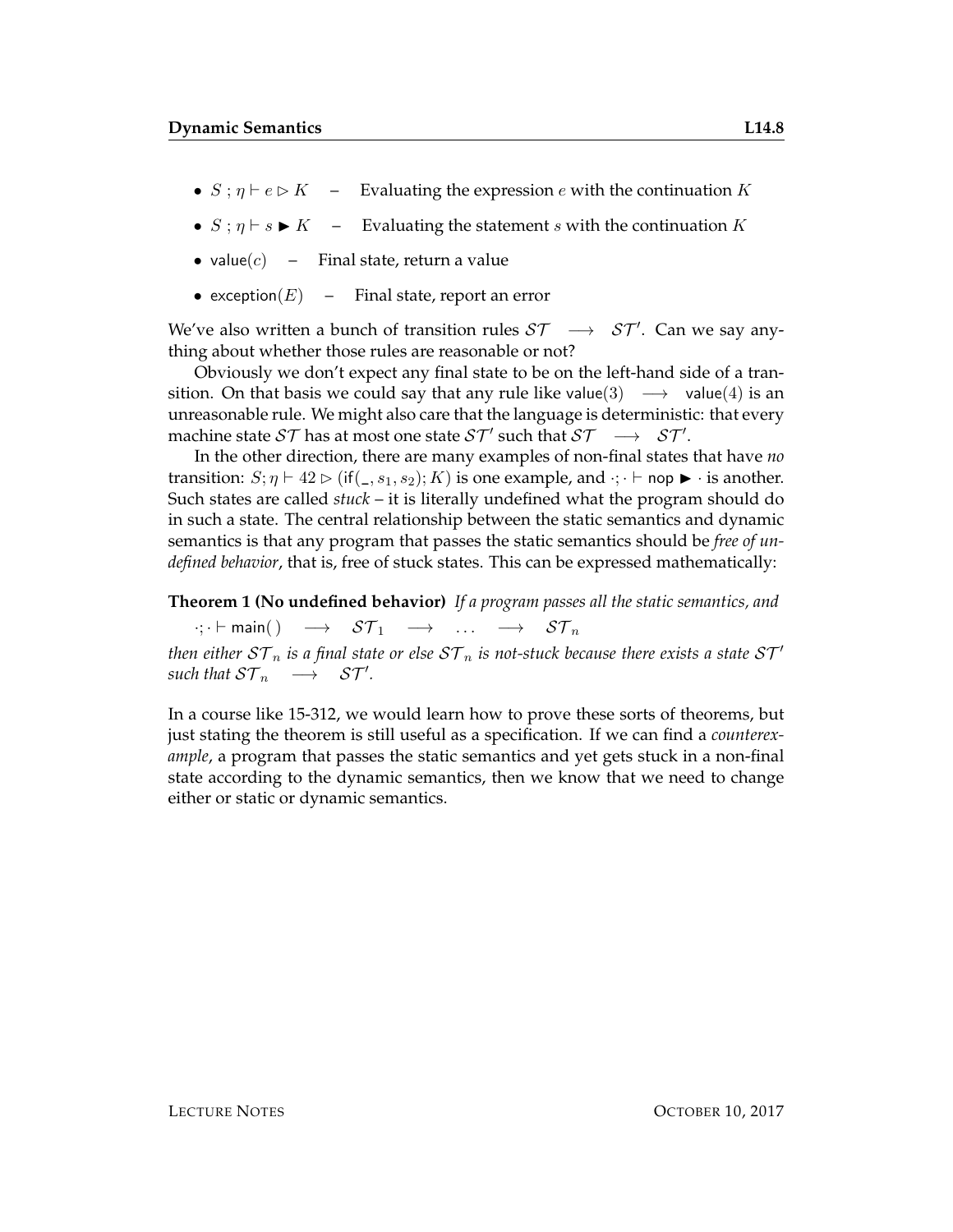## **7 Summary**

We use  $\odot$  to stand for either a pure operation  $\oplus$ , or a potentially effectful operation  $\oslash$  as well as shift, comparison, and bitwise operators.

|                                                          |  | Expressions $e ::= c   e_1 \odot e_2  $ true   false $  e_1 \& e_2   x   f(e_1, e_2)   f()$                                                                                                                     |
|----------------------------------------------------------|--|-----------------------------------------------------------------------------------------------------------------------------------------------------------------------------------------------------------------|
| <b>Statements</b>                                        |  | $s$ : $:=$ nop $  \text{seq}(s_1, s_2)  $ assign $(x, e)  $ decl $(x, \tau, s)$<br>$\textsf{if}(e,s_1,s_2) \mid \textsf{while}(e,s) \mid \textsf{return}(e) \mid \textsf{assert}(e)$                            |
| Values                                                   |  | $v$ : $c$   true   false   nothing                                                                                                                                                                              |
| Environments $\eta$ ::= $\cdot$   $\eta$ , $x \mapsto c$ |  |                                                                                                                                                                                                                 |
| Stacks                                                   |  | $S \quad ::= \quad \cdot \mid S \, , \, \langle \eta, K \rangle$                                                                                                                                                |
|                                                          |  | Cont. frames $\phi ::= \Box \odot e \mid c \odot \Box \Box$ & $e \mid f(\Box, e) \mid f(c, \Box)$<br>  $s \mid \text{assign}(x, \_) \mid \text{if}(\_, s_1, s_2) \mid \text{return}(\_) \mid \text{assert}(\_)$ |
| Continuations $K ::= \cdot   \phi, K$                    |  |                                                                                                                                                                                                                 |
|                                                          |  | Exceptions $E ::=$ arith   abort   mem                                                                                                                                                                          |